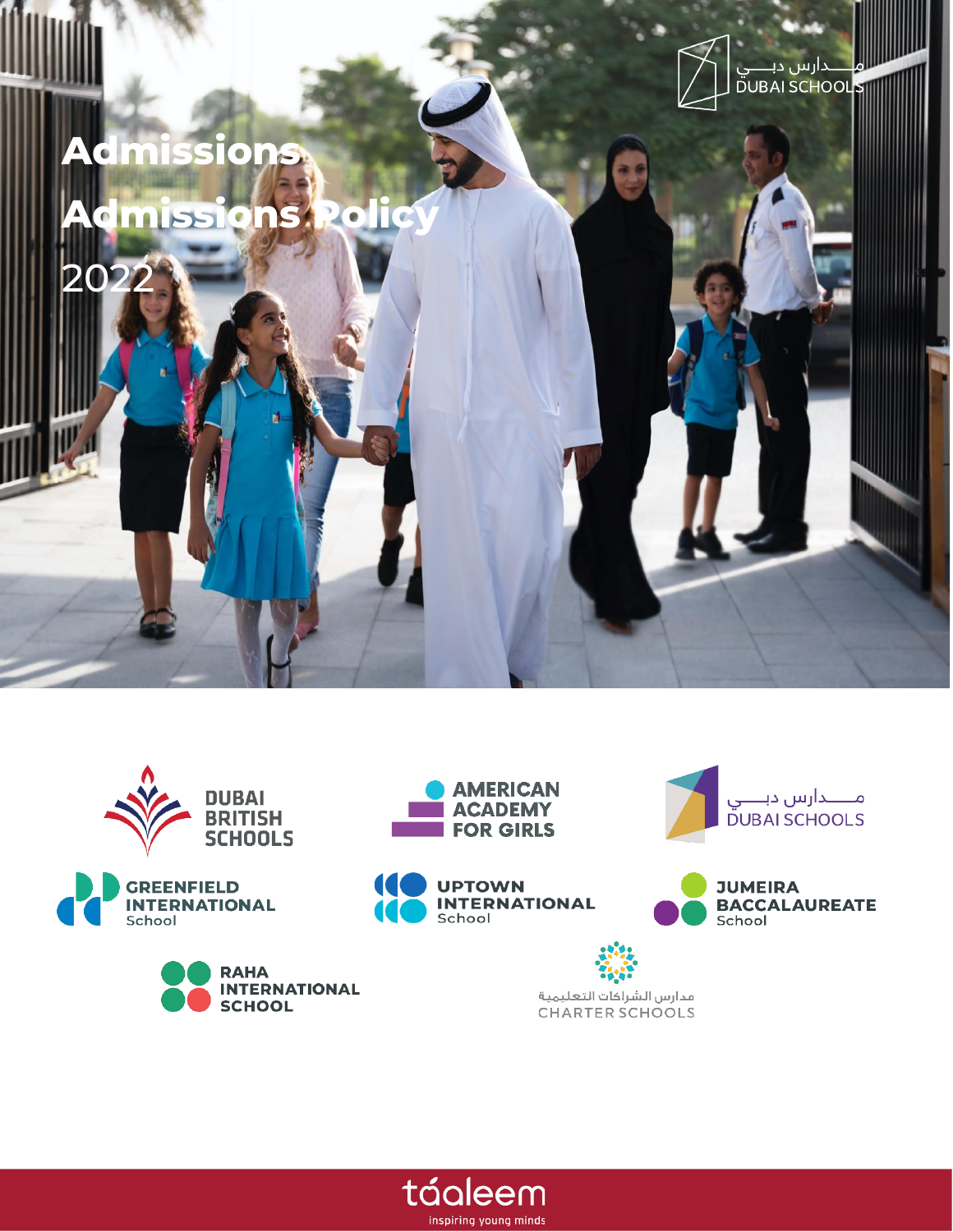| <b>Policy Title</b>          | <b>Admissions Policy</b> |
|------------------------------|--------------------------|
| <b>Policy Number</b>         | <b>DBS - 001</b>         |
| Version                      | 2                        |
| <b>Effective Date</b>        | September 2021           |
| <b>Scheduled Review Date</b> | September 2022           |
| <b>Supersedes</b>            | N/A                      |

| <b>Prepared By</b>          | <b>Name</b> | ∣Signature <sup>∖</sup> |
|-----------------------------|-------------|-------------------------|
| Group Head of<br>Admissions | Lisa Whyte  |                         |

| <b>Approving</b><br>committee       | <b>Name</b>             | <b>Signature</b> |
|-------------------------------------|-------------------------|------------------|
| <b>CEO</b>                          | Alan Williamson         |                  |
| <b>CFO</b>                          | <b>Arnaud Prudhomme</b> | A P. Meursine    |
| COO                                 | Sam Truman              | $\Omega$         |
| Director of Dubai<br><b>Schools</b> | Dr Joe Kotarski         | DR JEOGER        |

## **DUBAI SCHOOLS ADMISSION POLICY**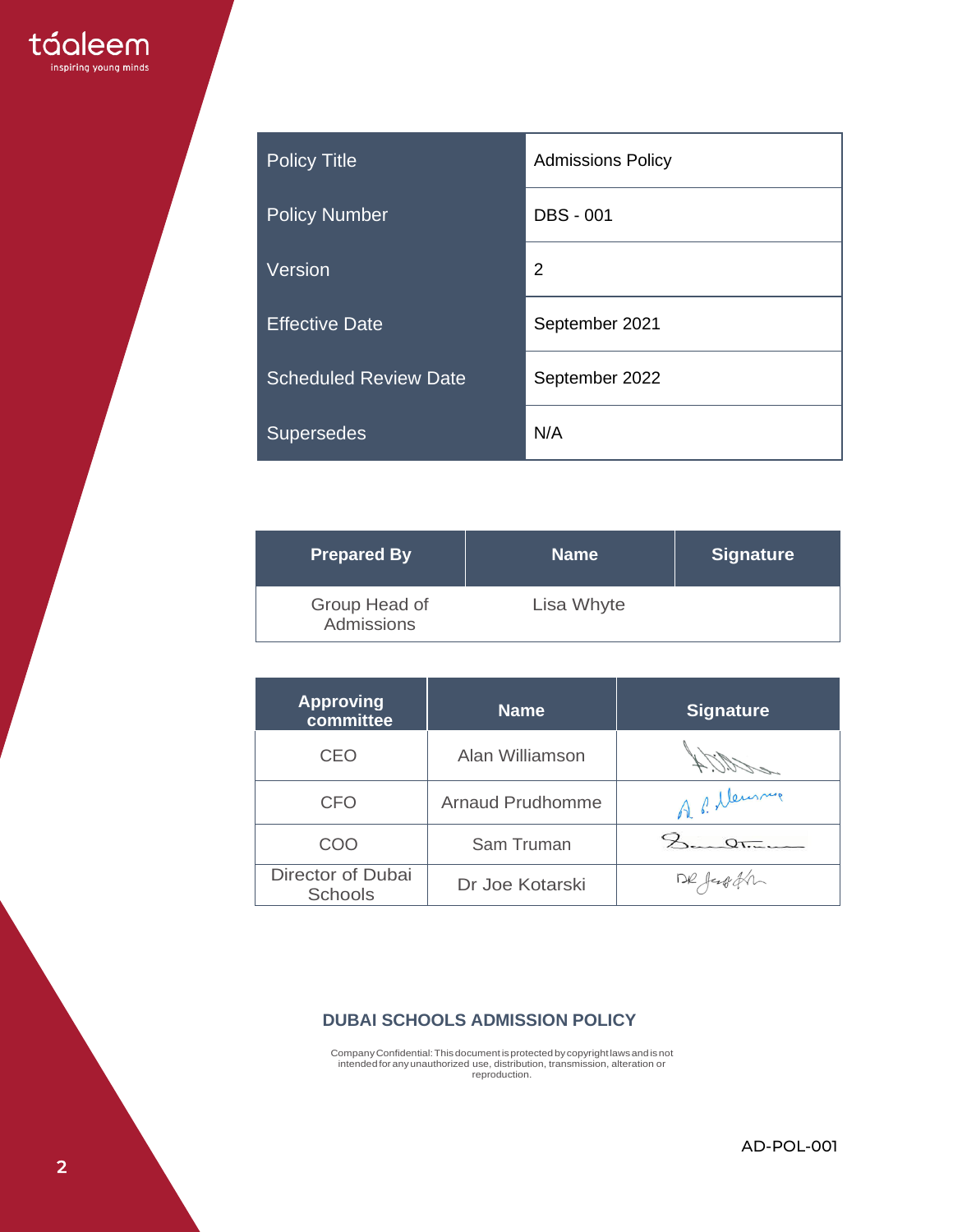

The school will offer high quality education to all nationalities and is a non-selective, non-discriminatory school that accepts students from all sections of society, including students of determination. The American curriculum and school ethos will promote global citizenship and, whilst recognizing the international profile of the school, will embed a strong focus upon the local Emirati culture and heritage to uphold the traditions of the Emirates and preserve Arabic and Islamic culture.

The aim of the admission policy is to inform prospective parents of the admission criteria, process and to ensure fairness and equity in the admission procedure.

At the school, we see the diversity of our student and staff population as one of our greatest assets and aim to provide all students with the opportunity to achieve their best academically, emotionally and socially. Our aim is to do this through:

a) Providing high quality learning that is tailored to the individual student to enable the acquisition of skills, knowledge and concepts relevant to their future

b) Promoting an ethos of care, mutual respect and support, where effort is valued, and success celebrated

c) Enabling students to become active, responsible, independent and caring members of the school as well as the wider international community.

#### **Policy Procedure Prioritization**

When the school receives an application, students are placed into the admissions pool according to priority groupings as described below:

- UAE Nationals
- Siblings of students of determination attending the school
- Siblings of students currently attending the school
- Students of determination & vulnerable groups
- Taaleem teaching and executive staff children
- All other applicants.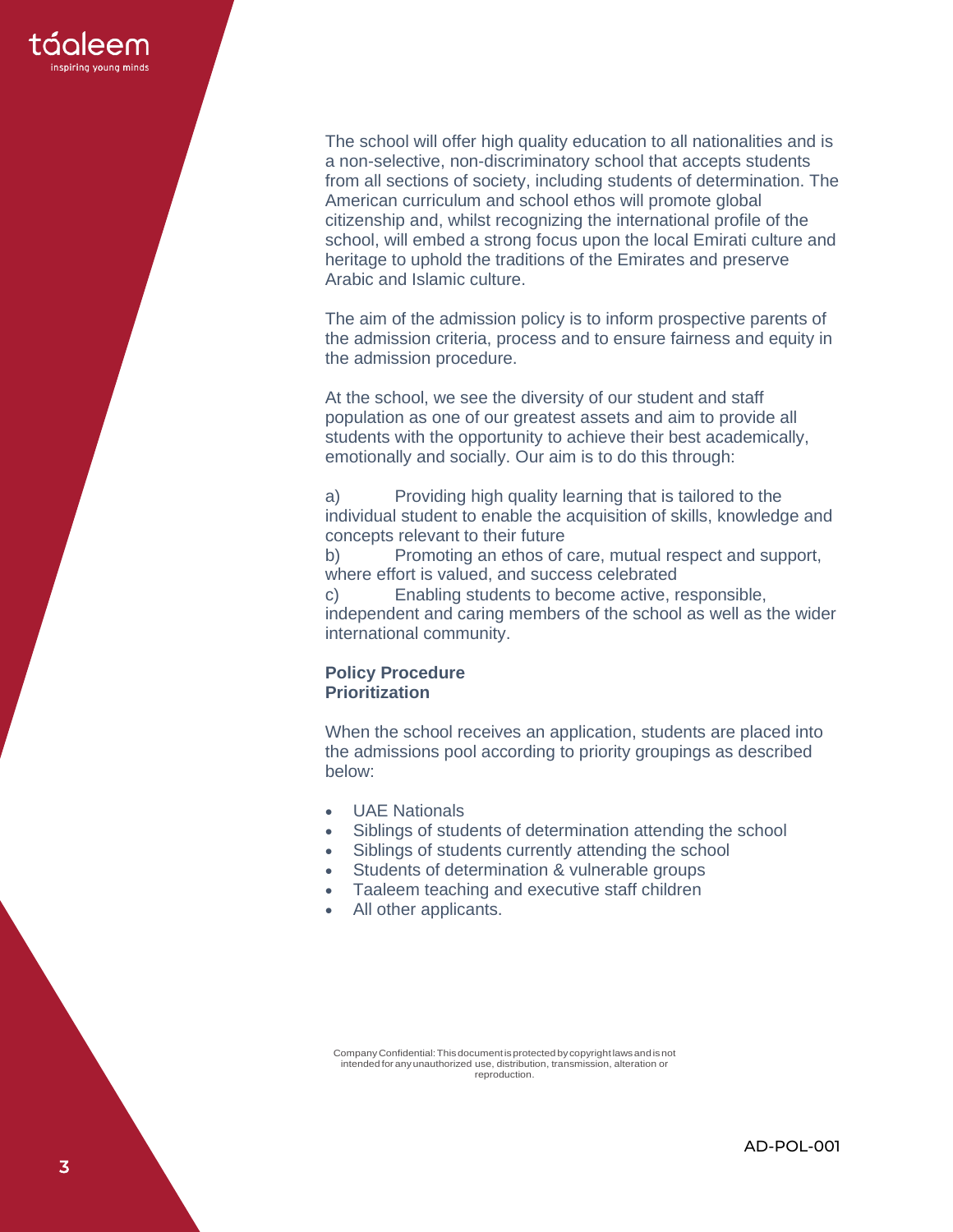

## **Age Cut-off for Year of Entry**

With its focus on inclusion, Dubai Schools uses the same cut-off dates 31<sup>st</sup> August and follows the current year group the child has completed to promote them to the next year. The current year group takes priority over age with regard to their next year group to be promoted to, however, all children are assessed to ensure they are ready to enter the next year group. Therefore, from Grade 2 upwards, we will follow on from the child's previous year group studied and support this with an assessment.

**31st August** - The child must be the appropriate age to join the year group on or before the 31st August and pass their assessment as follows: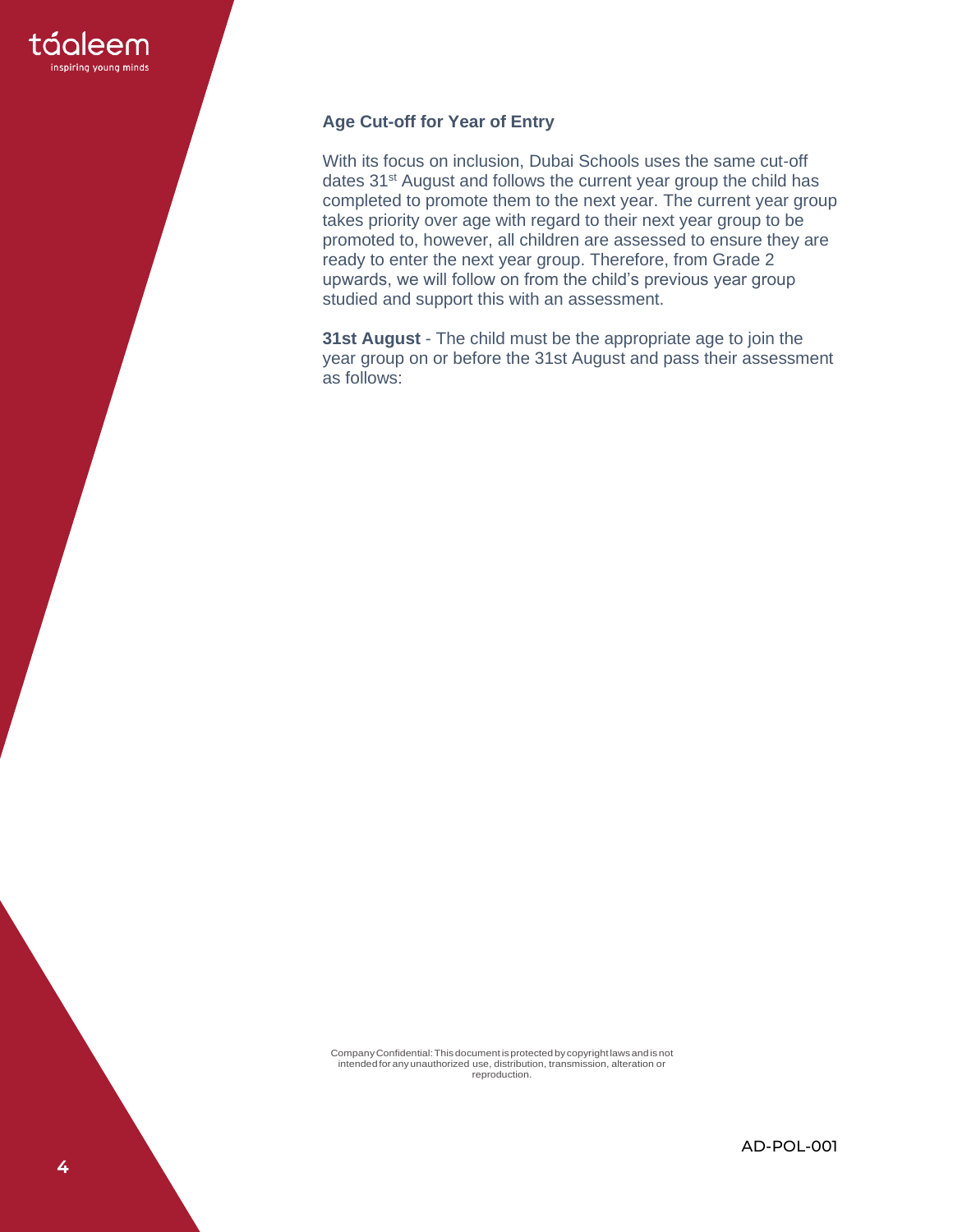|  |  |  |  |  |  |  | Note Table 1 for a grade to age comparison: |  |
|--|--|--|--|--|--|--|---------------------------------------------|--|
|--|--|--|--|--|--|--|---------------------------------------------|--|

| <b>Table1: Grade to Age Comparison</b> |                              |  |  |  |
|----------------------------------------|------------------------------|--|--|--|
| Grade                                  | <b>Age</b>                   |  |  |  |
|                                        | (by 31 <sup>st</sup> August) |  |  |  |
| KG <sub>1</sub>                        | 4 Years Old                  |  |  |  |
| KG <sub>2</sub>                        | 5 Years Old                  |  |  |  |
| Grade 1                                | 6 Years Old                  |  |  |  |
| Grade 2                                | 7 Years Old                  |  |  |  |
| Grade 3                                | 8 Years Old                  |  |  |  |
| Grade 4                                | 9 Years Old                  |  |  |  |
| Grade 5                                | 10 Years Old                 |  |  |  |
| Grade 6                                | 11 Years Old                 |  |  |  |
| Grade 7                                | 12 Years Old                 |  |  |  |
| Grade 8                                | 13 Years Old                 |  |  |  |
| Grade 9                                | 14 Years Old                 |  |  |  |
| Grade 10                               | 15 Years Old                 |  |  |  |
| Grade 11                               | 16 Years Old                 |  |  |  |
| Grade 12                               | 17 Years Old                 |  |  |  |

The 31st of August is an age cutoff date that is practiced in a number of northern hemisphere countries, UK and Dubai. In the case of an application for a child to enter a lower year group than their appropriate age cut-off year group due to various reasons agreed by the school and the parents, the school must complete a "Demotion Form" from the KHDA once the child is enrolled to confirm that the parents agree for the child to enter a lower year

CompanyConfidential:Thisdocumentisprotected bycopyrightlawsand isnot intended for anyunauthorized use, distribution, transmission, alteration or reproduction.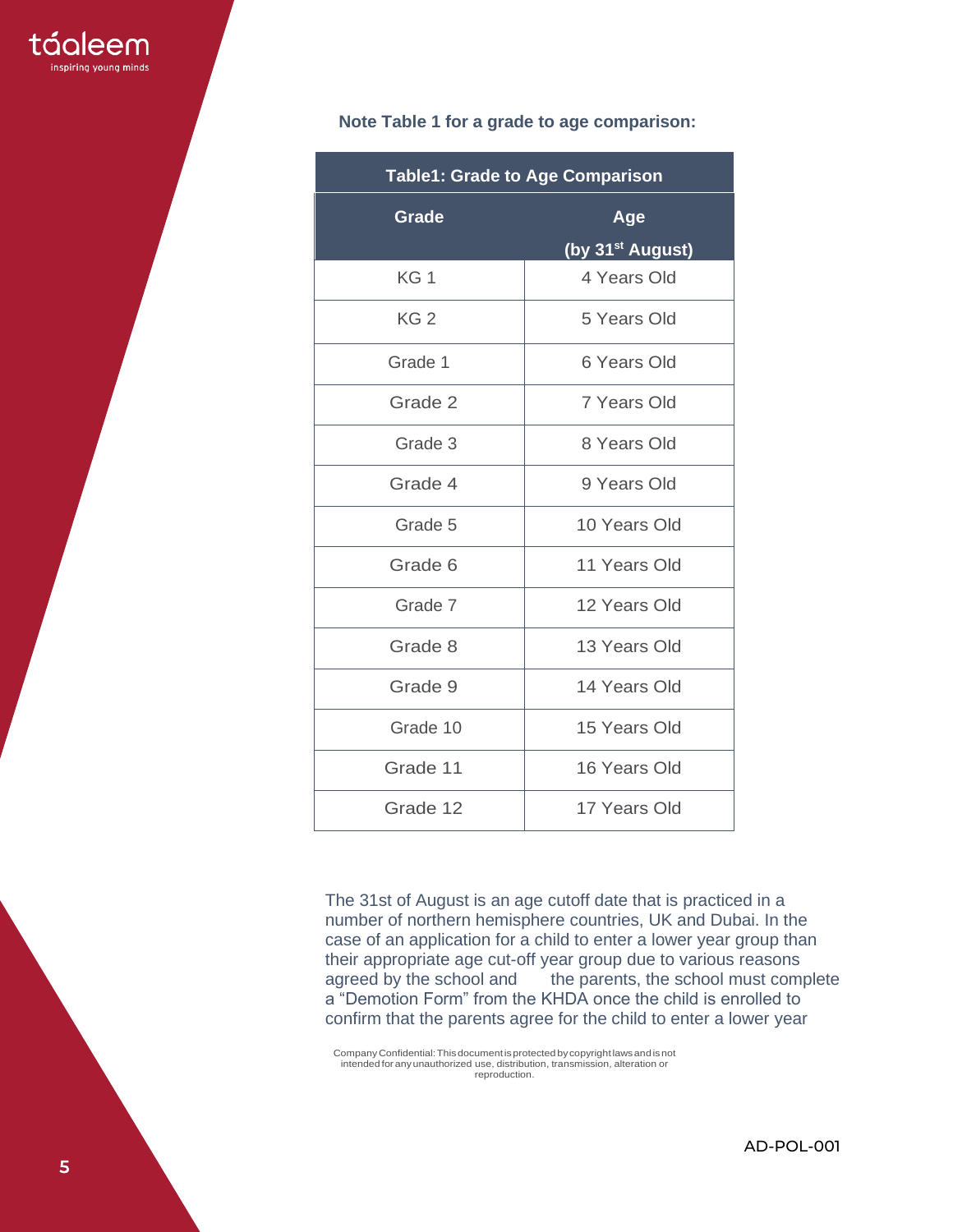

group associated with 31st August cut -off. This is not common practice, but sometimes a necessity agreed between school and parents.

There may , however, be other considerations that could impact whether a student is placed in their age -appropriate grade. This could include:

- a) When it may be in the best interest of the student to be in a grade below age expectations. This will only be done with express permission of the parent, KHDA, and in collaboration with the Head of Inclusion, Head of School and Principal
- b) The cut -off date in the child's country of origin (the school aims to avoid situations in which children will be penalized on return to their home country, where possible)
- c) The child's successful completion of the equivalent grade elsewhere
- d) A transcript or report cards from the previous year demonstrating exceptional academic performance and social skills .

## **Applying, timings of applications and maintenance of the Admissions Pool**

Applicants must apply via the website online and are reviewed on an ongoing basis as soon as they are received and are placed in the appropriate class, or into the admissions pool, if for the next academic year.

When applications exceed the maximum class number, the student is placed on a waitlist.

Once the online application is received the parent will be required to submit the required documents to the Admissions Office.

Applications are open all year round for full paying students pending spaces available. Students who are applying for a scholarship subsidy will only be able to apply once within a year, commonly Admissions for Scholarship subsidy's opens between February and March.

Often the applications for a subsidy scholarship exceed the number of places available. Dubai Schools will therefore select with prioritization in mind and then on a first come first served basis once the application plus all documents are received.

If the application is from within Dubai, a confidential reference form and work sample request will be sent to the current school. The prospective student will also be invited to take an assessment at the school. If the parent is applying from overseas, the Admissions Office will contact the child's current school and ask for them to assist in the assessment process.

CompanyConfidential:Thisdocumentisprotected bycopyrightlawsand isnot intended for anyunauthorized use, distribution, transmission, alteration or reproduction.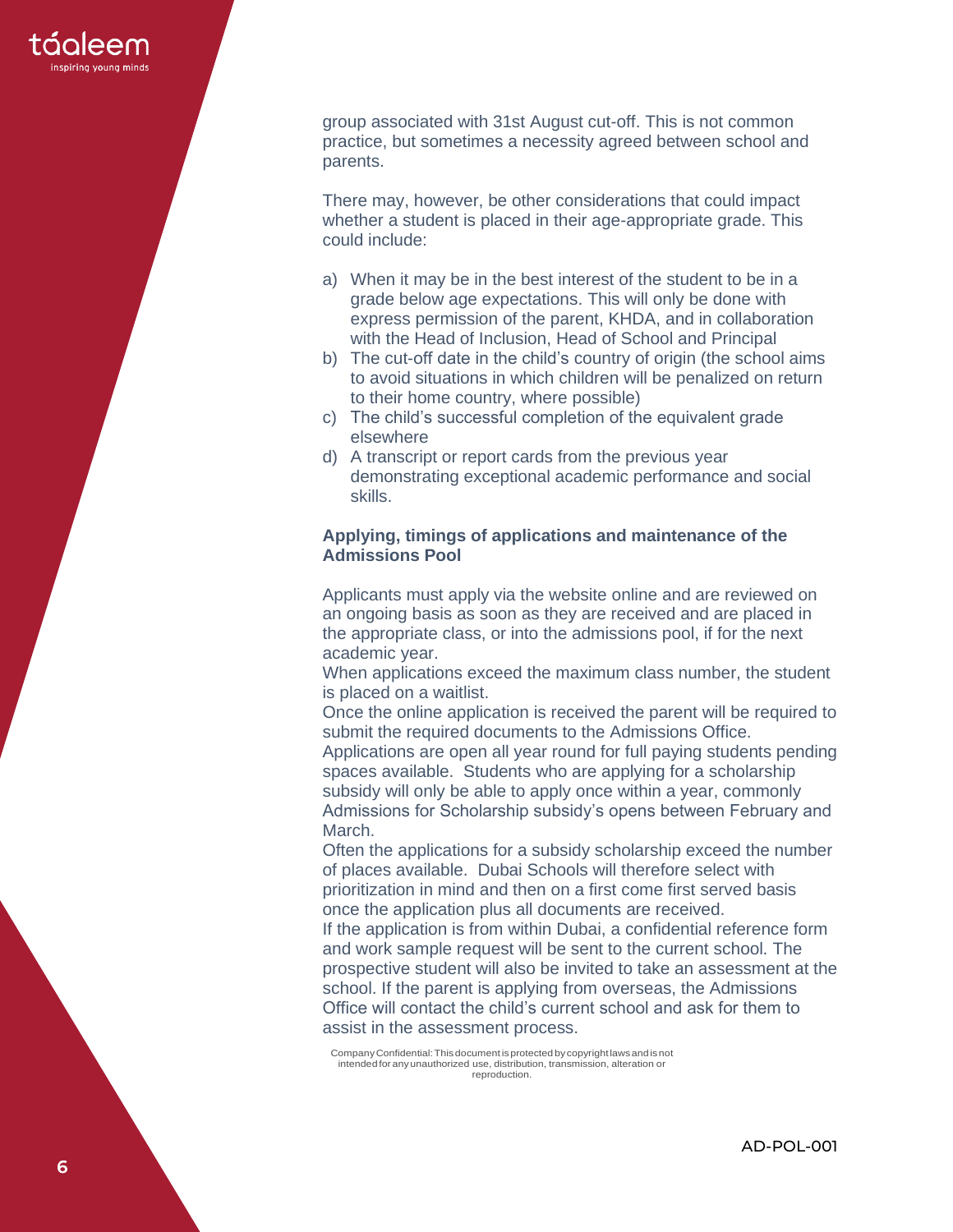

Further assessment to establish English language or learning support needs may be required. The school may also request additional supporting information from the child's current school.

#### **Acceptance of offers**

Where the number of places available is exceeded by the number of applicants on the prioritized waiting list for any grade, parents will be given five (5) working days in which to respond to secure the place by the payment of a deposit of AED500, which will be offset against the termly fees, before an offer is made to another student.

Where the number of places available exceeds the waiting lists, parents will be given up to five (5) working days in which to reply to secure the place by the payment of an AED500 deposit, which will be offset against the termly fees.

**Important Note About The Transfer Certificate Note that your child cannot start school until you have submitted the Transfer Certificate.** Should the 'Transfer Certificate' be delayed for some reason, approval for your children to start at Dubai Schools without it can be obtained from the Principal and you then have 8 weeks in which time to submit it before we have to remove your children until the Transfer Certificate has been submitted.

## **Assessment on Entry**

The school is fully inclusive and will conduct assessments of all applicants in order to provide information to teachers as to the child's level of English and competency in basic skills. This enables teachers to modify the curriculum to ensure a smooth transition and to maximize continued progress in learning.

All applicants for Grade 1 to Grade 11 will be assessed in literacy and numeracy as part of the enrolment process. Students joining the High School (Grades 10 and 11) will also be required to provide information related to the number of credits they have. The Admission Manager will also liaise with the previous school and request supporting information from the school counsellor/pastoral lead.

*No applications for Grade 12 will be accepted. In case of any exceptional circumstances, applicants will be directed to KHDA to approve the transfer.*

CompanyConfidential:Thisdocumentisprotected bycopyrightlawsand isnot intended for anyunauthorized use, distribution, transmission, alteration or reproduction.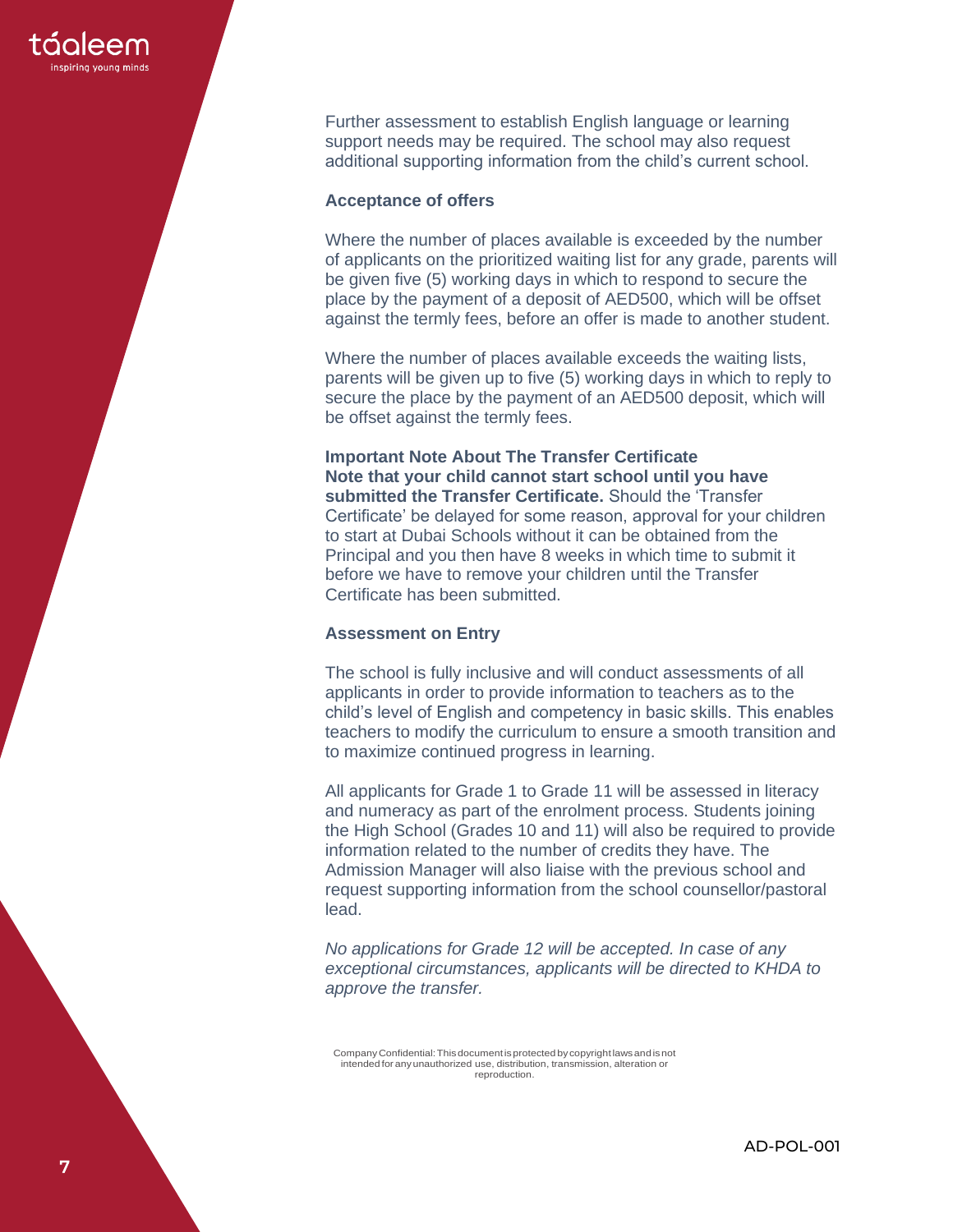

| <b>KG1&amp;2</b>          | Kindergarten students will be invited to a group assessment designed to<br>determine school readiness such as phonics, social skills and cognitive<br>development. They will undertake MAP Growth tests in Reading and<br><b>Mathematics</b>                                                         |
|---------------------------|------------------------------------------------------------------------------------------------------------------------------------------------------------------------------------------------------------------------------------------------------------------------------------------------------|
| <b>Grade 1 &amp; 2</b>    | CAT4 will be used as a benchmark of the cognitive aptitude of new<br>students to drive curriculum planning and teaching. School based<br>screening will also be used for these students to gauge literacy and<br>numeracy. They will undertake MAP Growth tests in Reading and<br><b>Mathematics</b> |
| Grades 3-9                | CAT4 will be used as a benchmark of the cognitive aptitude of new<br>students to drive curriculum planning and teaching. MAP Growth testing<br>will be undertaken to establish students' baseline when entering Grade 3-<br>9 in reading, mathematics and science, to drive their academic plans.    |
| <b>Grades 10 &amp; 11</b> | The school will assess academic achievement using a paper-based<br>assessment in English, Mathematics and Science to provide a baseline to<br>the academic plan (Grade 11).<br>Grade 10 students will also be required to take a CAT 4 and MAP Growth<br>assessment.                                 |

### **Applicants who require additional learning support, SEN (Special Education Needs)**

Identification of SEN may have occurred prior to a student's enrolment at school. If this is the case parents must provide the relevant documentation to initially assess the needs of the student and the support in conjunction with those needs. The Inclusion Team will review and determine the appropriate provision for the student. This may include additional costs to the parents particularly where outside agency support and specialist therapy is required. In some cases where there is a higher level of need, a 1 - 1 support assistant may need to be provided by the parent. The school will support in training the 1 - 1 assistant.

Where a concern is identified for an existing student, a referral will be made to the Inclusion team who will liaise with the teacher and parents to plan the best way forward together. This may involve the teacher adapting certain aspects of their classroom practice or requesting that the parent seek external advice. In both instances, should standard provision not suffice to overcome the concern and a significant and/or persistent barrier to learning remains apparent, the student will be deemed as having Special Education Needs. Upon identification of such learning needs the school will seek to put in place additional educational provision and/or resources, which may involve additional cost to the parent and involve outside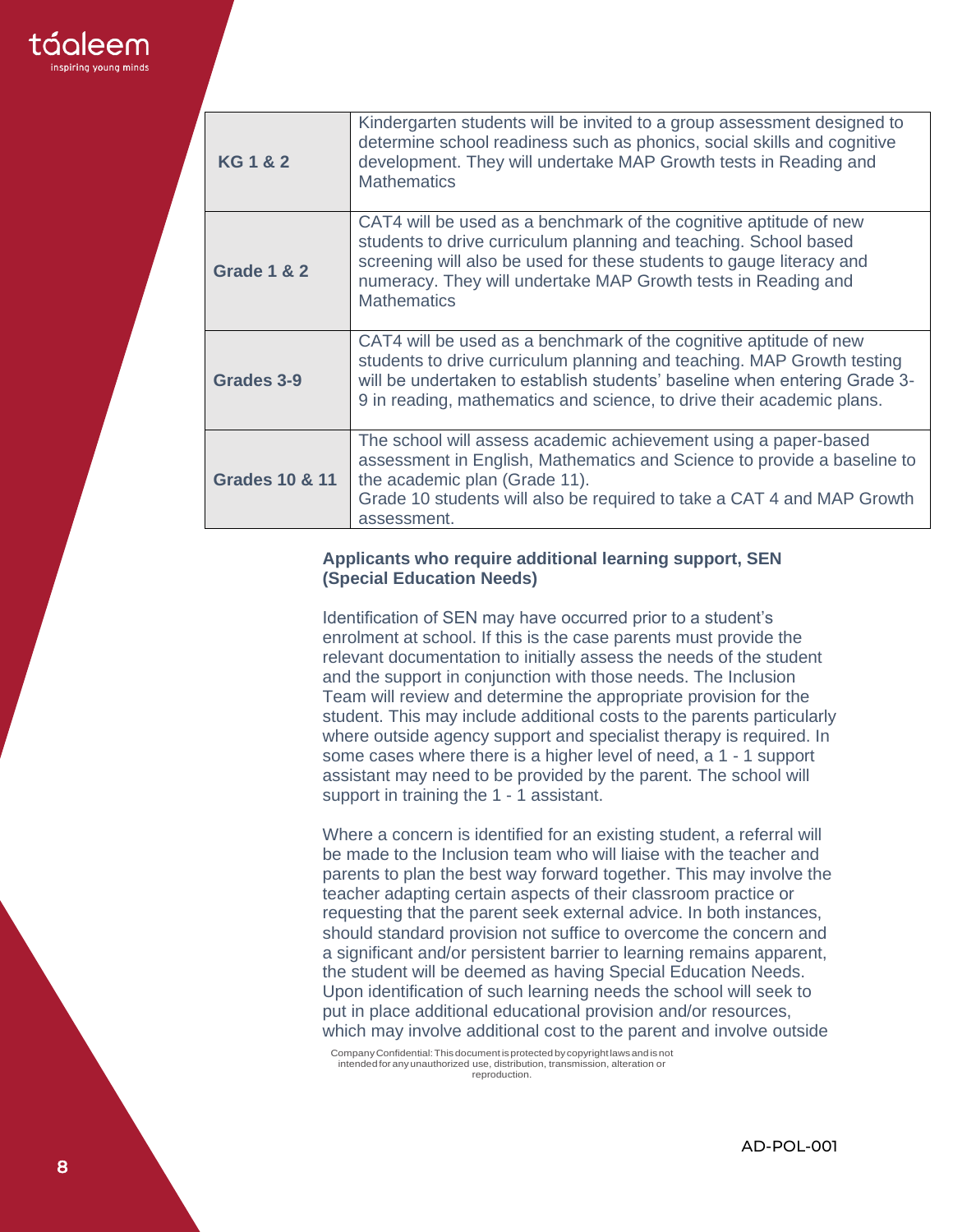

agency involvement. This may be long or short-term dependent upon the nature of the need and the progress made by the student.

To ensure a productive learning experience for all students at the school, including those with special educational needs, it is essential that the school and the families work in partnership. This is defined by certain expectations from both parties to set the condition for a successful identification and support mechanism for the student.

Parents are expected to:

- Provide the school with copies of all medical, psychological or educational assessment reports that are available, before entry to the school. Such materials are a prerequisite in enabling us to provide the best education for the child. Failure to disclose any such information, including the deliberate withholding of information, may result in the child not being able to continue at the school.
- Notify the Principal in writing if they are aware or suspect that their child (or anyone in his or her immediate family) has a learning difficulty, and the parents must provide the school with copies of all written reports and other relevant information. Parents will be asked to withdraw their child if, in the professional judgment of the principal and the child's teachers, and after consultation with the parents and with the student (where appropriate), the school suspects that such vital information about special needs has been deliberately withheld.

#### **Class and set sizes**

Offers can only be made in the context of the school's prevailing class size policy. Generally, the maximum class size for Dubai Schools is 22- 24 in KG1 to KG2 and 28- 30 in Grades 1 to 12.

## **Orientation of new students and families**

New families are introduced to the school by the Admissions Manager (AM). All families will have the opportunity to meet senior members of the academic staff as they make preliminary visits to the school.

The school will hold an orientation day for new students to ensure they settle into the school as quickly as possible. There is close liaison between the Admissions Manager, Principal and Heads of Schools.

CompanyConfidential:Thisdocumentisprotected bycopyrightlawsand isnot intended for anyunauthorized use, distribution, transmission, alteration or reproduction.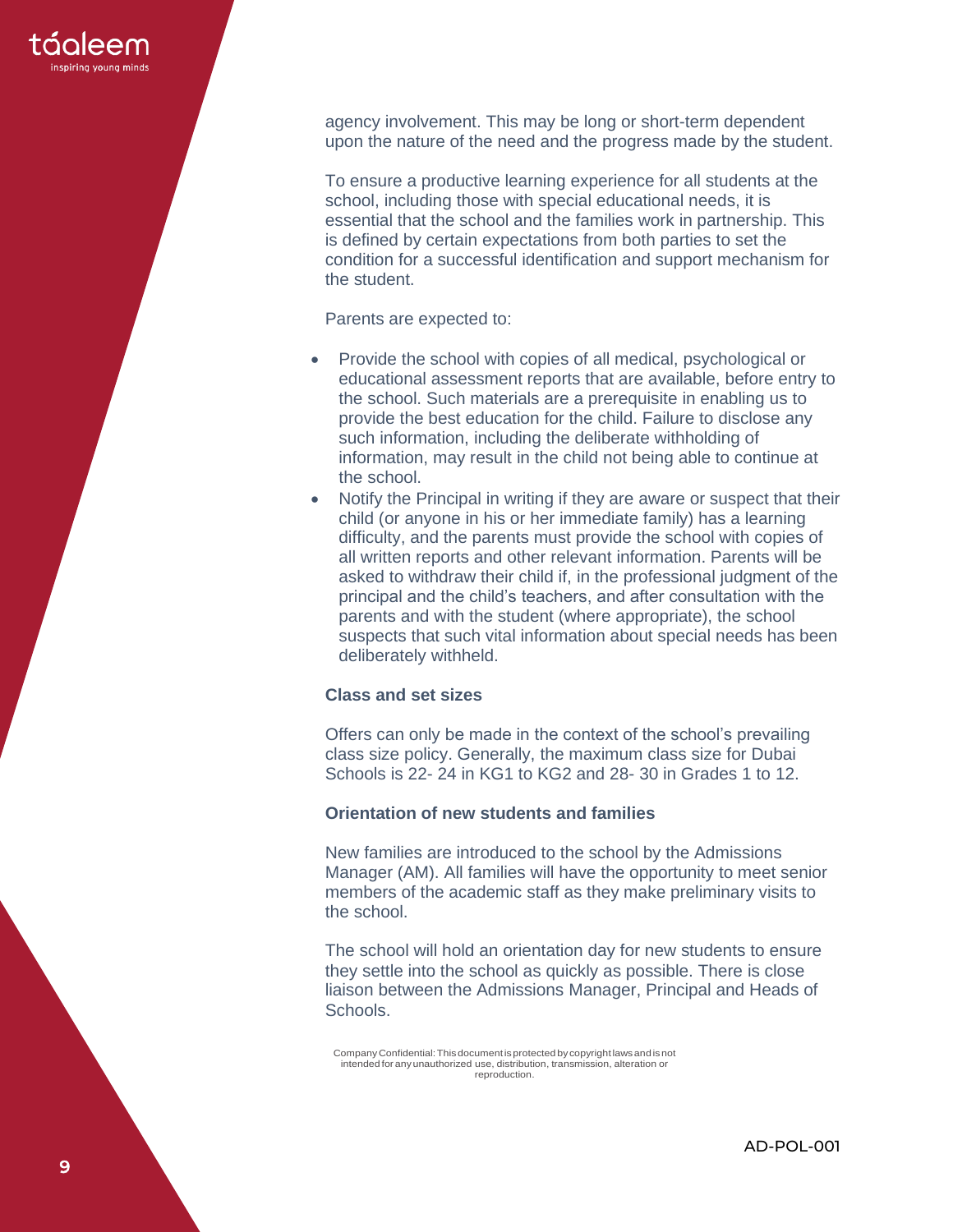

## **Registration**

- a) An accepted student's place in the school is guaranteed only after a completed Offer Letter is signed by the parents, and the Registration Deposit of AED500 is paid. The Finance department then sends an invoice to the family for the remainder of the tuition fees.
- b) All registered students must be registered with the Knowledge and Human Development Authority (KHDA). To complete this process, the parent is required to provide the school with the child's original Emirates ID and one of the parent's original Emirates ID. Both Emirates IDs are required at the same time to complete the process. A card reader machine (provided by the KHDA) is used to complete the registration process. Parents must ensure that they bring their mobile phones with them as they will receive a special code number via SMS to complete the registration process. This process is completed by the School Registrar.

#### **Tuition Fees & Subsidy Scheme (refer to admission process above)**

- a) The application, entry and tuition fees are sent out in the fee schedule each year. First term tuition fees are due no later than July 31st of that school year, second term fees are due by the 31st of December and third term fees are due by the 28th of February.
- b) Tuition fees are payable in advance for each term. In order to register your child, you are required to pay the balance of the first term fee as per the invoice. A student may not start school unless the appropriate terms fee has been paid in full.
- c) According to Ministry of Education regulations, the school reserves the right to withhold final results and abstain from issuing leaving certificates and documentation until settlement of all outstanding fees have been paid.
- d) Re -registration for continuing students will only be confirmed once all fees for the completed year are settled and the reregistration fee of AED500 is paid.
- e) To apply for a subsidy, parents are expected to sign an agreement and submit supporting documents to the Admissions Office, including:
	- Salary certificate
	- Copy of child's passport
	- Copy of child's residence visa (Expats)
	- Copy of child's birth certificate
	- Copy of child's Immunization record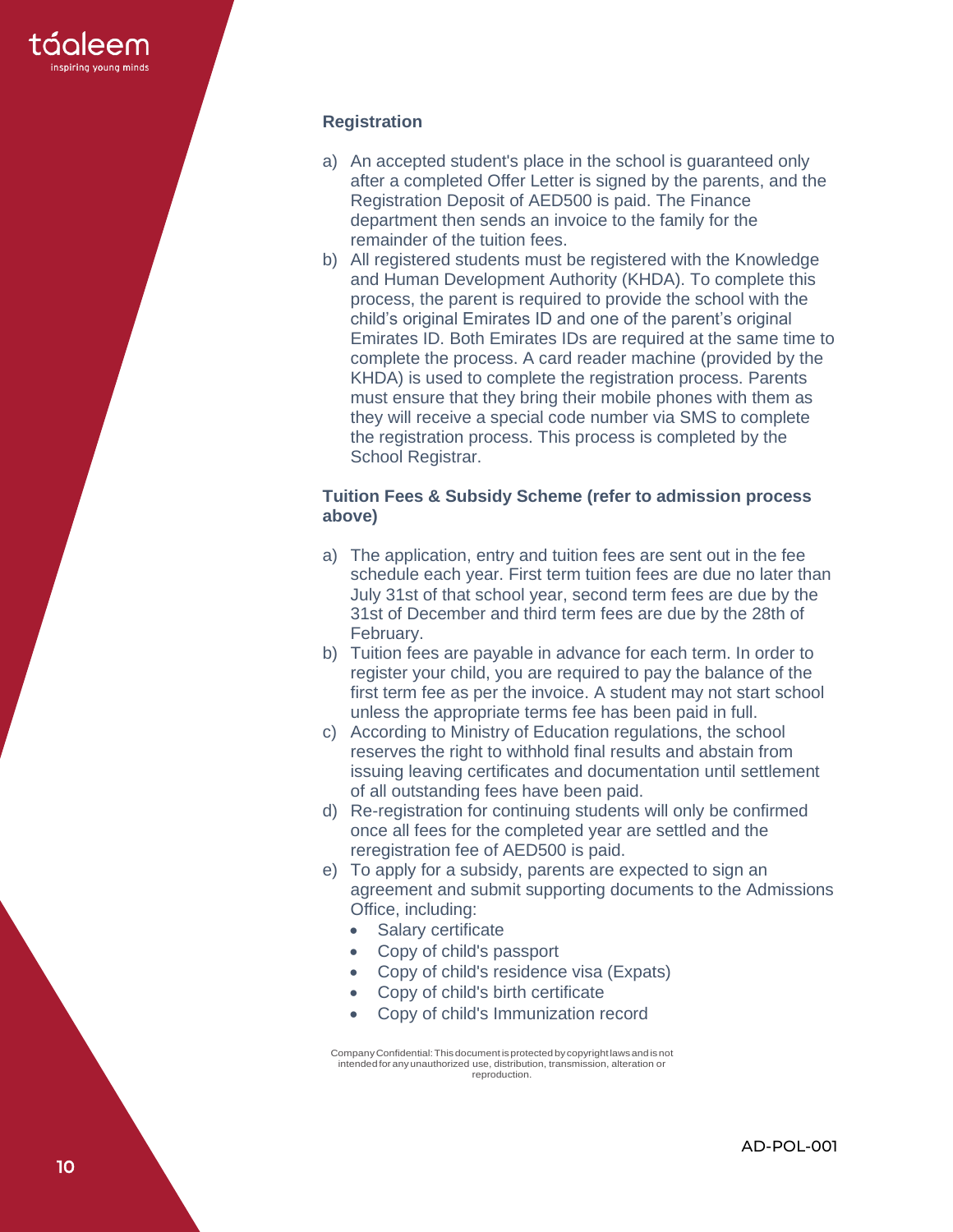

- Copy of child's Emirates ID card (front and back)
- Copies of both parents' passports
- Copies of both parents' residence visas (Expats)
- Copies of both parents' Emirates ID cards (front and back)
- One recent passport size photograph of your child
- Emirate of Dubai issued Family Book (For UAE Nationals only)
- Copy of child's reports for the last 2 years (current year term report and previous school year - End of year report)
- Copy of Leaving/Transfer Certificate from the current school.
- Education allowance details from their employer
- Dubai Family Book
- CDA Benefits details and adequate proof to support.
- Other supporting documents as requested by the Admissions Office.
- f) Subsidy applications will be verified, reviewed and approved by the Knowledge Fund
- g) All supporting documents will be submitted to The Executive Council of Dubai (TEC) for final approval of the subsidy and eligibility.
- h) Parents who submit incorrect information on the subsidy application will face repercussions from The Executive Council of Dubai (TEC).

#### **Re-registration**

Current families have the right to reserve a place in the school for the following year by making a re-registration payment by the date specified by the school. Places not covered by this payment made by the specified time are not guaranteed and after the closure of the reregistration date, they can be offered to another family if the deposit payment hasn't been made.

#### **Withdrawal**

Any student with or without a scholarship can withdraw from Dubai Schools at any time of the year, regulation guidelines are listed in the withdrawal policy to clarify the timeline, refunds and costs incurred. Depending on the time of withdrawal within the term, charges will be made irrespective of the parent being registered at the school on full fees or being on a full or part scholarship. All withdrawal applications will be notified to the Principal, who will make a final recommendation in conjunction with Taaleem Central Office.

CompanyConfidential:Thisdocumentisprotected bycopyrightlawsand isnot intended for anyunauthorized use, distribution, transmission, alteration or reproduction.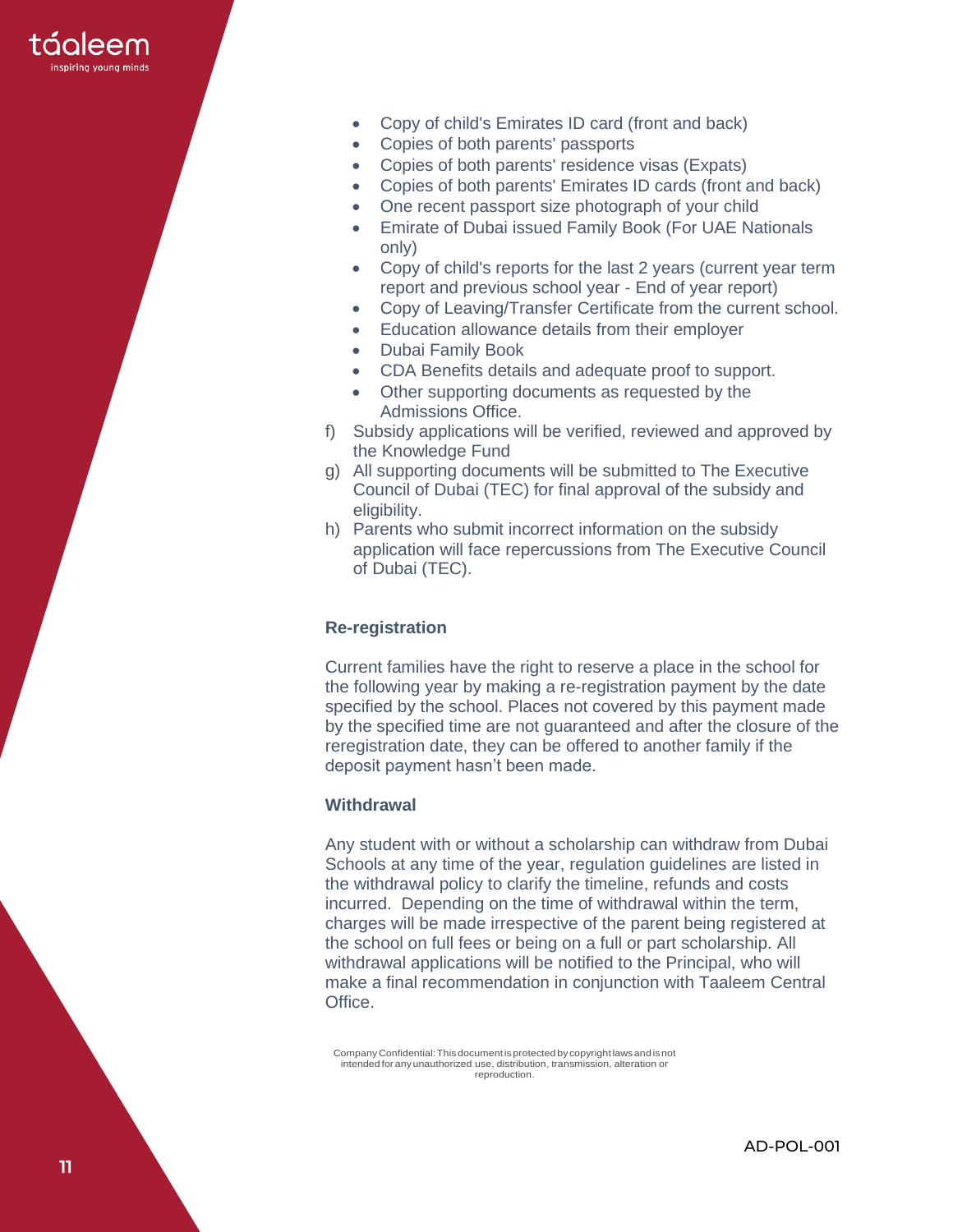

In order to comply with government rules, the school must be informed of the country to which the child is being transferred. If the child is transferring to another school in Dubai or other part of the UAE, the school will prepare a Leaving certificate which is charged to the parent at AED120. In order to do so the Admissions Manager must be informed in writing of the school to which the student is transferring in order to prepare the correct documentation.

## **Leaving Certificates**

If the child is transferring to another Arab Country, the Leaving certificate will need to be attested by the Ministry of Education, the UAE Ministry of Foreign Affairs and embassy of the destination country. Parents must undertake all attestation requirements.

#### **Tuition Fees are inclusive of transport, uniform costs and extra-curricular activities**

Note:

**Transportation** 

Transport for Journeys up to 60 minutes that includes drop off of other students and total travel time is included in the fees, however, it is not mandatory to use this benefit.

In the circumstances where the travel time exceeds 60 minutes, that includes drop off & pick up of other students and total travel time, the school and parent can agree to an extension of the journey time up to and including a maximum time of 70 minutes. In this instance, parents must sign an agreement form that allows them to exceed the recommended 60 minutes journey. Any applications exceeding a 70 minute journey time, including drop offs and pickups of other students and a total journey time, will not be eligible to receive school transport.

## **Uniforms**

Please be aware that any uniform items received which need altering outside of the supplier's brochure sizes will incur additional costs which will be met by parents.